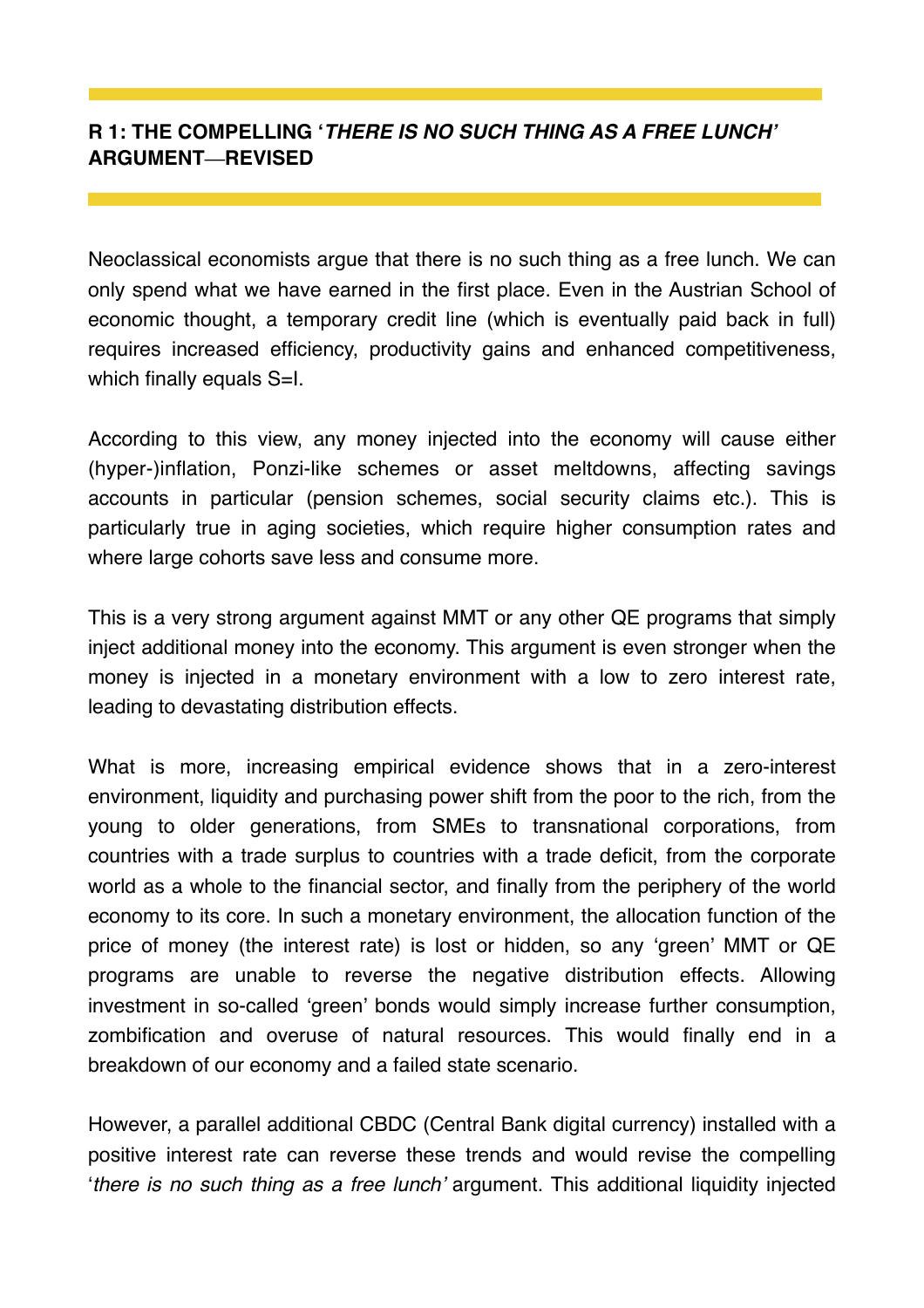into the economy with blockchain technology and a smart contract would make it possible to reduce fraud, illicit transactions and corruption. It would further target SDGs (mainly commons), which have an ROI 10 to 30 times larger than private yields.

Such a parallel-currency scenario would generate multiple so-called positive second-round effects (jobs, green marketplaces, public revenues); a *disentanglement effect* would decrease fees and taxation, as parts of public investment would be delivered through the parallel currency, increasing competitiveness; a long-term view on investment would be honored, in which the *institutional investor freezes* his assets now in order to reinvest them in a more favorable environment in the future; and finally, this parallel currency would reverse the negative distributive effects of a zero-interest environment.

In conclusion: there is indeed no such thing as a free lunch or a free gift of .God'. Increased productivity and competitiveness are key to future welfare. A parallel CBDC (or a mechanism similar to this) would achieve precisely this: delivered through public development banks (EIB, DB, WB), it would decrease negative spillovers and indirect and direct social and environmental costs and therefore increase competitiveness, productivity and efficiency through targeted funding of the (global) commons, enhancing welfare for all. Such a monetary mechanism would decrease costs (such as disaster management, stranded fossil assets), operate anti-cyclically, and provide a more resilient monetary and fiscal environment in times of increasing external asymmetric shocks (climate change, loss of biodiversity and pandemics). Then finally our savings would equal our investments again, but on a higher level of welfare. Neoclassical economists call this a Pareto-superior equilibrium. In this Pareto-superior equilibrium, we start really paying for our lunch—but the lunch we get will be better than anything we've ever been served before.

———————————————————————————————————————————————-

## ———————————————————————————————————————- **Contact:**

Stefan Brunnhuber [www.stefan-brunnhuber.de](http://www.stefan-brunnhuber.de) Trustee WAAS Program director WAAS: 'Financing our Future' Full Member Club of Rome



**References:**